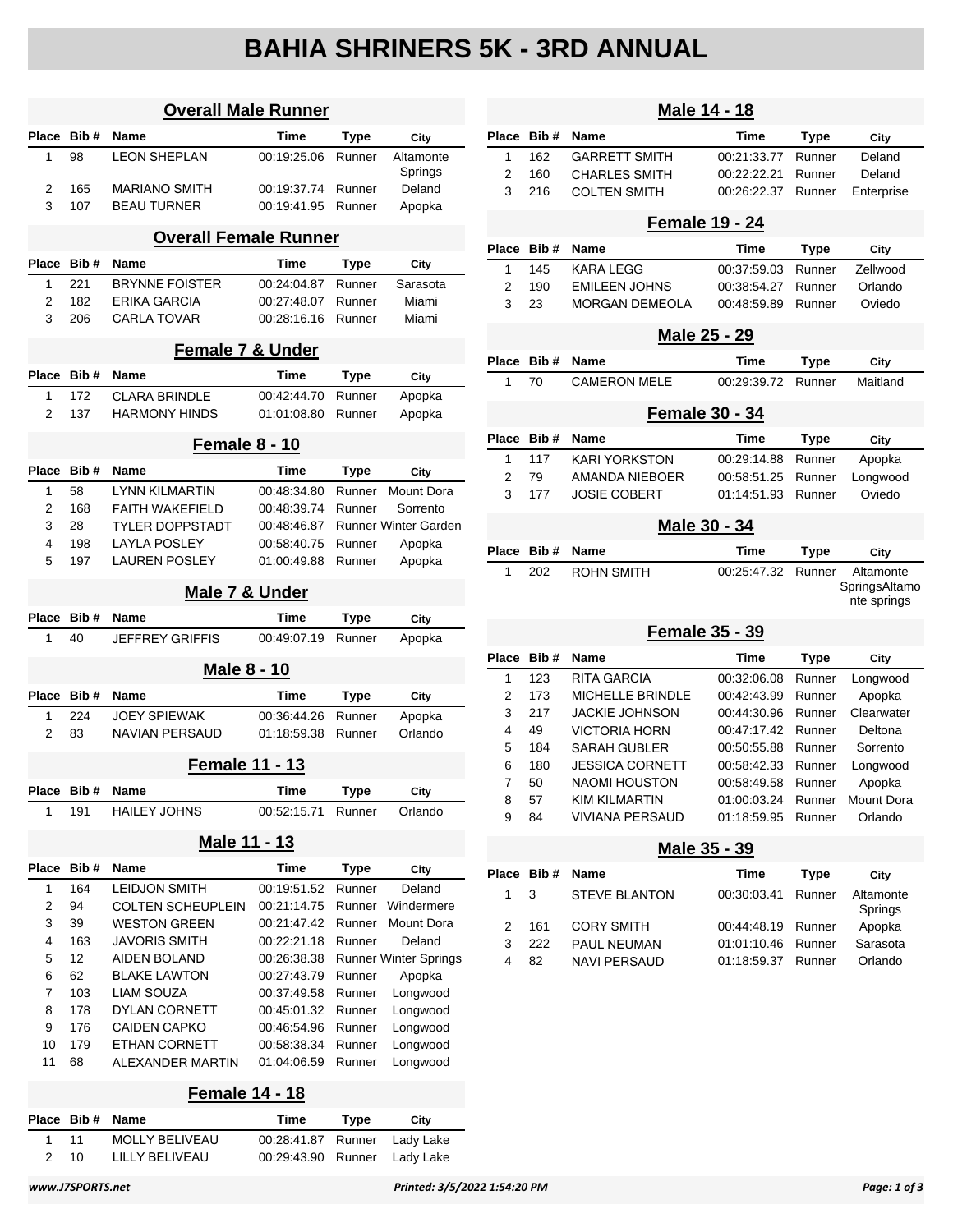# **BAHIA SHRINERS 5K - 3RD ANNUAL**

### **Female 40 - 44**

| Place | Bib# | <b>Name</b>                          | Time        | Type   | City                        |
|-------|------|--------------------------------------|-------------|--------|-----------------------------|
| 1     | 130  | KRISTINA ANDERSEN                    | 00:33:22.44 | Runner | Apopka                      |
| 2     | 136  | SARAHI GONZALEZ                      | 00:34:22.15 |        | <b>Runner Winter Garden</b> |
| 3     | 104  | <b>MEI INDA</b><br><b>STEINKRAUS</b> | 00:35:45.42 | Runner | Apopka                      |
| 4     | 63   | <b>CINDI LAWTON</b>                  | 00:36:54.62 | Runner | Apopka                      |
| 5     | 38   | <b>MELISSA GREEN</b>                 | 00:39:44.22 | Runner | Mount Dora                  |
| 6     | 66   | <b>SHELLEY LEWIS</b>                 | 00:46:53.74 | Runner | Mount Dora                  |
| 7     | 159  | DANA SANDSTROM                       | 00:48:33.46 | Runner | Springfield                 |
| 8     | 167  | ARCOLIA WAKEFIELD                    | 00:50:56.53 | Runner | Sorrento                    |
| 9     | 20   | JENNIFER COOK                        | 00:57:13.28 | Runner | Longwood                    |
| 10    | 43   | J CHRISTY HAM                        | 00:57:14.57 | Runner | Longwood                    |
| 11    | 181  | ALISHA FDWARDS                       | 00:58:12.54 | Runner | Tampa                       |
| 12    | 48   | <b>ERICA HOLLINGER</b>               | 01:00:02.09 | Runner | Port Saint<br>Lucie         |

#### **Male 40 - 44**

|   | Place Bib# | Name                                | Time                        | Type | City     |
|---|------------|-------------------------------------|-----------------------------|------|----------|
|   | 61         | <b>JAY KLEINRICHERT</b>             | 00:21:47.72 Runner          |      | Apopka   |
| 2 | 106        | MICHAEL TEMPKINS                    | 00:26:40.41 Runner Longwood |      |          |
| 3 | 19         | DANIEL COOK                         | 00:39:53.45 Runner          |      | Longwood |
| 4 | 120        | <b>CHRISTOPHER</b><br><b>ZIFMER</b> | 00:49:34.63 Runner          |      | Orlando  |

#### **Female 45 - 49**

| Place | Bib# | <b>Name</b>                          | <b>Time</b> | Type   | City                        |
|-------|------|--------------------------------------|-------------|--------|-----------------------------|
| 1     | 148  | <b>NASLY LOPEZ</b>                   | 00:34:22.02 |        | <b>Runner Winter Garden</b> |
| 2     | 92   | <b>SUSAN</b><br><b>SATTERWHITE</b>   | 00:34:56.72 | Runner | Ocoee                       |
| 3     | 1    | YIL ACOSTA                           | 00:35:16.03 | Runner | Apopka                      |
| 4     | 73   | <b>EMILY MOORE-</b><br><b>GUMINA</b> | 00:36:13.45 | Runner | Apopka                      |
| 5     | 9    | <b>JENN BELIVEAU</b>                 | 00:48:33.55 | Runner | Lady Lake                   |
| 6     | 41   | <b>SHELBY GRIFFIS</b>                | 00:49:17.77 | Runner | Apopka                      |
| 7     | 192  | <b>JEAN JOHNS</b>                    | 00:51:07.69 | Runner | Orlando                     |
| 8     | 132  | THELMA CHILDS                        | 00:55:15.18 | Runner | Altamonte<br>Springs        |
| 9     | 140  | ROSIE JOHNSON                        | 01:00:00.70 | Runner | Apopka                      |
| 10    | 223  | <b>MELINDA SPIEWAK</b>               | 01:07:25.12 | Runner | Apopka                      |

#### **Male 45 - 49**

|               | Place Bib # Name |                        | Time                           | Type | City     |
|---------------|------------------|------------------------|--------------------------------|------|----------|
| $1 \quad$     | 112              | JASON WATSON           | 00:20:04.17 Runner             |      | Mascotte |
| $\mathcal{P}$ | 93               | <b>BRET SCHEUPLEIN</b> | 00:25:51.25 Runner Windermere  |      |          |
| 3             | 109              | <b>JAMES WALKER</b>    | 00:25:53.77 Runner             |      | Mascotte |
| 4             | 141              | <b>BOB KEATING</b>     | 00:28:04.62 Runner Springfield |      |          |
| 5             | 42               | CHRISTOPHER HAM        | 00:39:53.20 Runner Longwood    |      |          |

### **Female 50 - 54**

|   | Place Bib# Name |                        | Time        | Type   | City                        |
|---|-----------------|------------------------|-------------|--------|-----------------------------|
|   | 155             | <b>LISA MERCER</b>     | 00:33:23.28 | Runner | Apopka                      |
| 2 | 134             | <b>DIANE DISANZA</b>   | 00:33:31.20 | Runner | Orlando                     |
| 3 | 34              | ANGELA FETTIG          | 00:46:15.14 | Runner | Orlando                     |
| 4 | 22              | <b>HEATHER DEMEOLA</b> | 00:48:59.11 | Runner | Oviedo                      |
| 5 | 121             | <b>STACI ZIEMER</b>    | 00:49:35.35 | Runner | Orlando                     |
| 6 | 87              | <b>KELLY RANDALL</b>   | 01:00:03.17 |        | <b>Runner Winter Garden</b> |
| 7 | 54              | <b>TINA KAMPOURIS</b>  | 01:01:06.00 | Runner | Deland                      |
| 8 | 193             | <b>JOANN JONES</b>     | 01:13:43.80 | Runner | Oviedo                      |

| Male 50 - 54   |      |                              |             |             |                              |  |  |
|----------------|------|------------------------------|-------------|-------------|------------------------------|--|--|
| Place          | Bib# | Name                         | <b>Time</b> | Type        | City                         |  |  |
| $\mathbf{1}$   | 111  | <b>CHRIS WATSON</b>          | 00:25:33.21 | Runner      | Apopka                       |  |  |
| $\overline{2}$ | 214  | THOMAS VAN<br><b>DEKIEFT</b> | 00:26:21.64 | Runner      | Sorrento                     |  |  |
| 3              | 25   | ROBERT DEMEOLA               | 00:49:00.26 | Runner      | Oviedo                       |  |  |
|                |      | <b>Female 55 - 59</b>        |             |             |                              |  |  |
| Place          | Bib# | Name                         | Time        | <b>Type</b> | City                         |  |  |
| $\mathbf{1}$   | 99   | <b>ELIZABETH SINGER</b>      | 00:28:36.38 | Runner      | Longwood                     |  |  |
| $\overline{2}$ | 89   | <b>MARY RINEHART</b>         | 00:31:32.15 | Runner      | Longwood                     |  |  |
| 3              | 74   | <b>DEANNA MORAN</b>          | 00:37:59.73 | Runner      | Apopka                       |  |  |
| 4              | 86   | <b>SUSAN PETERSON</b>        | 00:38:01.52 | Runner      | Apopka                       |  |  |
| 5              | 113  | <b>CINDY WHEELER</b>         | 00:42:00.67 |             | <b>Runner Winter Springs</b> |  |  |
| 6              | 199  | <b>DIANE ROBERTS</b>         | 00:45:19.31 | Runner      | Apopka                       |  |  |
| 7              | 6    | <b>MICHELLE BAILEY</b>       | 00:46:59.38 | Runner      | Apopka                       |  |  |
| 8              | 4    | <b>MINNA ALSTEIN</b>         | 00:48:02.51 | Runner      | Longwood                     |  |  |
| 9              | 78   | <b>LINDA NARAYAN</b>         | 00:48:53.06 | Runner      | Ocoee                        |  |  |
| 10             | 76   | <b>VALERIE MORRISON</b>      | 01:01:05.64 | Runner      | Apopka                       |  |  |
|                |      | Male 55 - 59                 |             |             |                              |  |  |
| Place          | Bib# | <b>Name</b>                  | Time        | <b>Type</b> | City                         |  |  |
| $\mathbf{1}$   | 90   | <b>THOMAS RINEHART</b>       | 00:31:41.30 | Runner      | Longwood                     |  |  |
| $\overline{2}$ | 85   | PHILIP PETERSON              | 00:38:01.56 | Runner      | Apopka                       |  |  |
| 3              | 220  | <b>MIKE CURTIN</b>           | 00:39:58.83 | Runner      | Lake Mary                    |  |  |
| 4              | 36   | <b>RICHARD CARTER</b>        | 00:51:41.74 | Runner      | Clermont                     |  |  |
| 5              | 215  | <b>BRIAN JOHNS</b>           | 00:55:12.05 | Runner      | Kissimmee                    |  |  |
| 6              | 105  | <b>MICHAEL TAUSSIG</b>       | 01:14:49.14 | Runner      | Fort                         |  |  |
|                |      |                              |             |             | Lauderdale                   |  |  |
|                |      | <b>Female 60 - 64</b>        |             |             |                              |  |  |
| Place          | Bib# | Name                         | <b>Time</b> | <b>Type</b> | City                         |  |  |
| $\mathbf{1}$   | 124  | <b>MARY GARDNER</b>          | 00:28:39.31 | Runner      | Longwood                     |  |  |
| $\overline{2}$ | 67   | <b>CHARLOTTE LUDWIG</b>      | 00:30:49.12 | Runner      | Sorrento                     |  |  |
| 3              | 203  | <b>JULIANA STEELE</b>        | 00:31:27.45 | Runner      | Apopka                       |  |  |

# **Male 60 - 64**

 150 MARIE MAZZULA 00:32:19.46 Runner Deland 154 SAWN MEDRANO 00:33:58.75 Runner Orlando 52 TRESA JEX 00:37:29.58 Runner Madison

 96 ROSELYN SEGEE 00:37:56.52 Runner Windermere 170 BETSY BATWIN 00:41:31.13 Runner Longwood 15 NANCY CASPER 00:49:07.19 Runner Apopka 157 DEBORAH RUSSELL 00:51:40.62 Runner Longwood 77 CHERYL MYERS 00:52:33.51 Runner Sorrento 127 JOY SIZEMORE 00:53:26.04 Runner Kissimmee 64 CLAIRE LEIGHTON 00:55:14.52 Runner Summerfield 201 JENI ROBINSON 01:13:41.64 Runner Oviedo

|   | Place Bib# Name |                        | Time               | Type | City                              |
|---|-----------------|------------------------|--------------------|------|-----------------------------------|
|   | 44              | <b>ROBERT HARDING</b>  | 00:28:12.26 Runner |      | Orlando                           |
| 2 | 153             | RICHARD MEDRANO        | 00:32:12.58 Runner |      | Orlando                           |
| 3 | 71              | <b>TOM MELE</b>        | 00:39:49.14 Runner |      | Maitland                          |
| 4 | 114             | <b>KENNETH WHEELER</b> |                    |      | 00:42:00.77 Runner Winter Springs |
| 5 | 200             | <b>THOMAS ROBERTS</b>  | 00:45:17.93 Runner |      | Apopka                            |
| 6 | 158             | <b>ROBERT RUSSELL</b>  | 00:46:20.51 Runner |      | Lonawood                          |

**Heights**